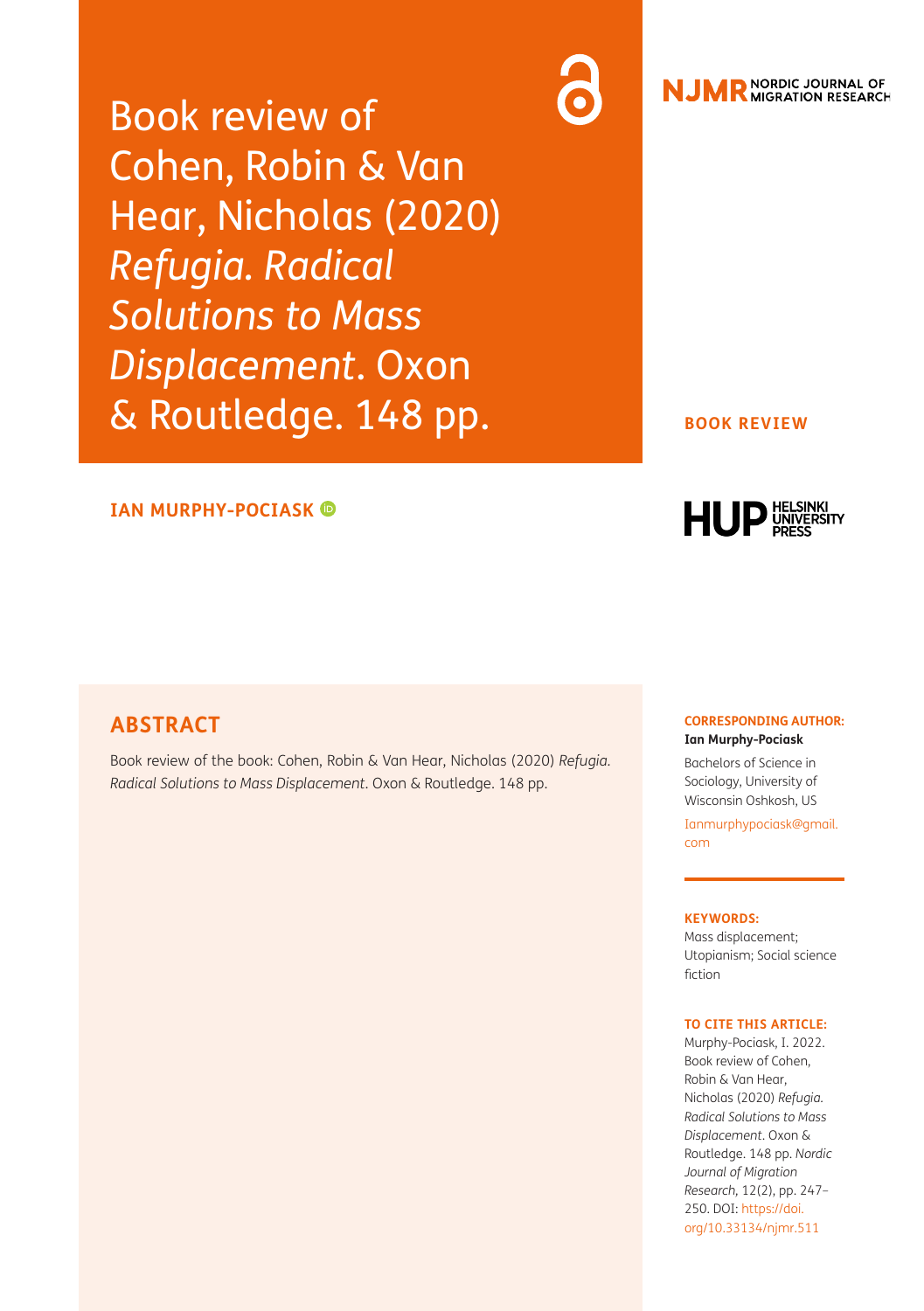Professor emeritus Robin Cohen and senior researcher Nicholas Van Hear from the University of Oxford present *Refugia*, an utopian alternative to the salient challenges of mass displacement. The authors introduce Refugia as a fictitious, transnational archipelago in which Refugians (inhabitants of the archipelago) live in solidarity with Somewherelanders (inhabitants living outside of the archipelago). The book's main objectives include inviting readers to challenge assumptions they might have about the nation state political system, describing how Refugia could emerge as a valued and recognized entity among other nation states, addressing limitations raised by critics, and discussing aspects of virtual examples that support the authors' advocacy for Refugia. Refugia may be understood as an 'ideal type' – a term Max Weber coined to mean something in its purest form. Often, real-life examples may satisfy some or many conditions of an ideal type and still hold theoretical value [\(Editors of](#page-3-0) [Encyclopaedia Britannica 2018\)](#page-3-0). The authors acknowledge Mayor of Amsterdam, Femke Halsema, for her work on Zatopia and compare it to the goals of Refugia.

The idea behind Zatopia came from a camp in northern Jordan called Al Za'atari, meaning shelter in the region. Unlike other camps in the world, Halsema was impressed by Al Za'atari. Residents at Al Za'atari lived in prefabricated homes, instead of tents, and received credit to use at the supermarket and to make phone calls to relatives back in Syria. There were hospitals, clinics, schools, restaurants, workshops, a robust business district of no less than 3,000 shops, and living wage work opportunities when Halsema visited. Given the circumstances, it seemed life was not so miserable in Al Za'atari; perhaps, individuals could have a second chance and the possibility of a life worth living [\(see Boldelier 2017\).](#page-3-1)

Essential to the foundation of Refugia are the concepts of 'homemaking' and reaching for 'a life worth living' (Chapter 5). Of the 70 million people forcibly displaced in 2018 alone, no more than 100,000 were resettled (most spent 10 or more years in a camp before resettlement), while no fewer than 5,000 died in transit (Chapter 1). The attention and response of neoliberal governments and nongovernmental organizations emphasize temporary, more palliative structures to slow the effects of displacement instead of solving it. Cohen and Van Hear suggest that this approach was unsuccessful, unacceptable, and quite the opposite of 'a life worth living'. As the book progresses it becomes clear that some characteristics of Refugia, as an ideal type, are not so fictitious after all – nor are they void of historical context.

The question of identification for those crossing national borders has certainly surfaced in the past. For example, the Nansen passport provided an identification document for stateless persons from 1922 through 1938 in a time of constant conflicts, mass displacement, and territorial reorganizations (Chapter 5). Hieronymi [\(2003\)](#page-3-2) describes the effectiveness of the Nansen passport for Hungarian refugees in finding jobs, material assistance, scholarships, as well as legal protection from the host country and the right to move to other countries accepting the Nansen passport after World War II. This is in essence what Cohen and Van Hear have in mind when suggesting that denizens of Refugia should have what they call a Sesame Pass/App/Chip. The advantage of the pass/app/chip would be data retrieval and versatility. Whereas a physical copy of a passport could easily be misplaced, stolen, or tampered with, a subcutaneously inserted chip could not (Chapter 5). Still, critics are concerned with data hacking when it comes to this proposal for electronic/inserted passes.

Questions of permeability aside, Cohen and Van Hear cover in great detail their proposal for Refugia, even revealing a blueprint for running a government. For example, Murphy-Pociask **248** *Nordic Journal of Migration Research* DOI: 10.33134/njmr.511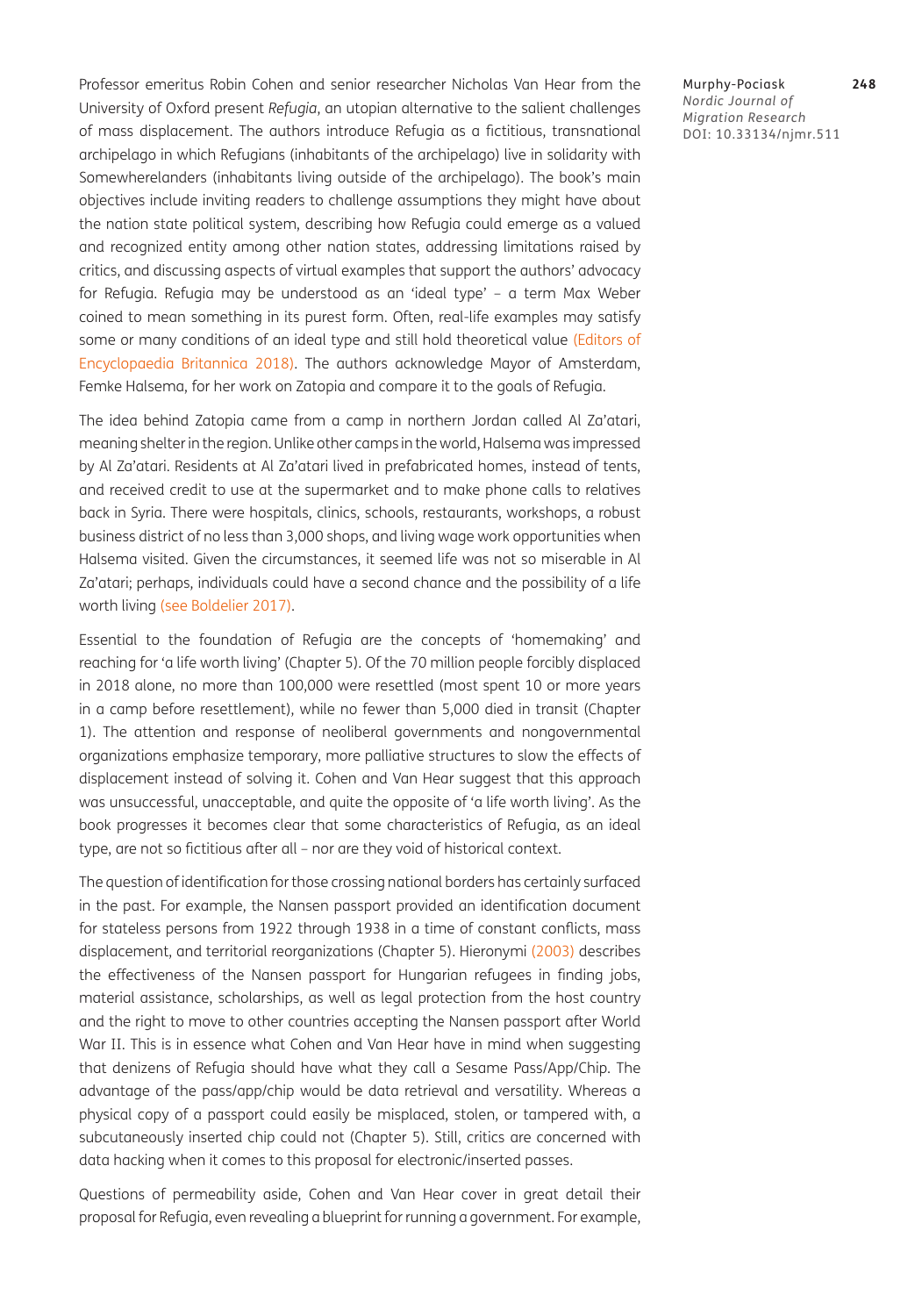in larger refugiums (provinces of Refugia), the politics are de facto democratic, in that officials would be chosen by allotment (lottery). For smaller refugiums, the authors suggest assemblies meeting daily on pressing issues would replace the need for elected delegates and force people to work together. All assignments would be limited to short terms in order to preserve democratic principles (Chapter 5). Related to politics, the authors put great emphasis on the availability and accessibility of jobs in neighboring Somewhereland, implying the use of work visas. The book also discusses a section of informal economy where Refugians can stimulate the economy and earn rewards for acts of goodwill that ordinarily go unrecognized in capitalistic societies (Chapter 5).

The authors admit they are still fleshing out problems with Refugia and it will inevitably always be a work in progress. Nonetheless, the authors argue if at least some conditions of Refugia have already occurred in the world, like at Al Za'atari and after the Second World War, then why could it not be replicated at a larger scale? After all, residents at Al Za'atari lived in dignified houses, had living wage jobs, and had plenty of shopping and dining choices awaiting asylum. Hungarians fleeing persecution in the previous century found jobs, scholarships, and opportunities to move to other accepting countries. However, Refugia has received its fair share of feedback from critics. One of the major criticisms in Chapter 6, ironically, is that in practice Refugia lets nation states off the hook for the damage they have done. With the exception of Antarctica, the entirety of earth's landmass has been claimed by nation states, where some areas have been claimed by two or more nation states coterminously. This creates war zones, conflicts in identity, and has political implications. The authors argue that rather than trusting nation states with resettling displaced people, the more humanitarian thing to do would be to replace them with buffer zones where Refugians (populations of displaced people) and Somewherelanders (people belonging to recognized nation states) can move freely, coexist, and improve life for a commonwealth.

A significant number of critics call the authors' work utopian, but they are not complimenting the writers by doing so. Many critics feel Refugia assumes a commonality that does not exist across all populations of refugees. With so many differences existing among refugees – language barriers, cultural discrepancies, and reasons for becoming displaced – why would a Rohingya refugee in Bangladesh want to, or need to, associate with a Syrian refugee living in Turkey (Chapter 5)? Moreover, how could a feasible society be built and maintained under this assumption? The authors preface their response to this, by adding these same judgments do not escape modern nation states from having functional societies as well. Cohen and Van Hear simply contend they have the blueprints for a better society based on the notion that all Refugians and Somewherelanders can unite in their dream to live successful, integrated, and harmonious lives. An advantage of this approach is for those who enjoy their lives in Somewhereland, who do not need to become part of Refugia. Those who become unsatisfied in Somewhereland, or those generally sympathetic to the conditions of displaced people, can join Refugia. Those in Refugia wishing to emigrate are free to move to other Refugiums or entities of Somewhereland accepting such documentation.

With its utopianism and a mixture of reviews from its audiences, one might wonder who this book is intended for. Whether someone is motivated to read the book out of curiosity or skepticism, this book is arguably just as valuable at informing each type of reader. The book has proven itself worthy of investigation by journalists, upper

Murphy-Pociask **249** *Nordic Journal of Migration Research* DOI: 10.33134/njmr.511